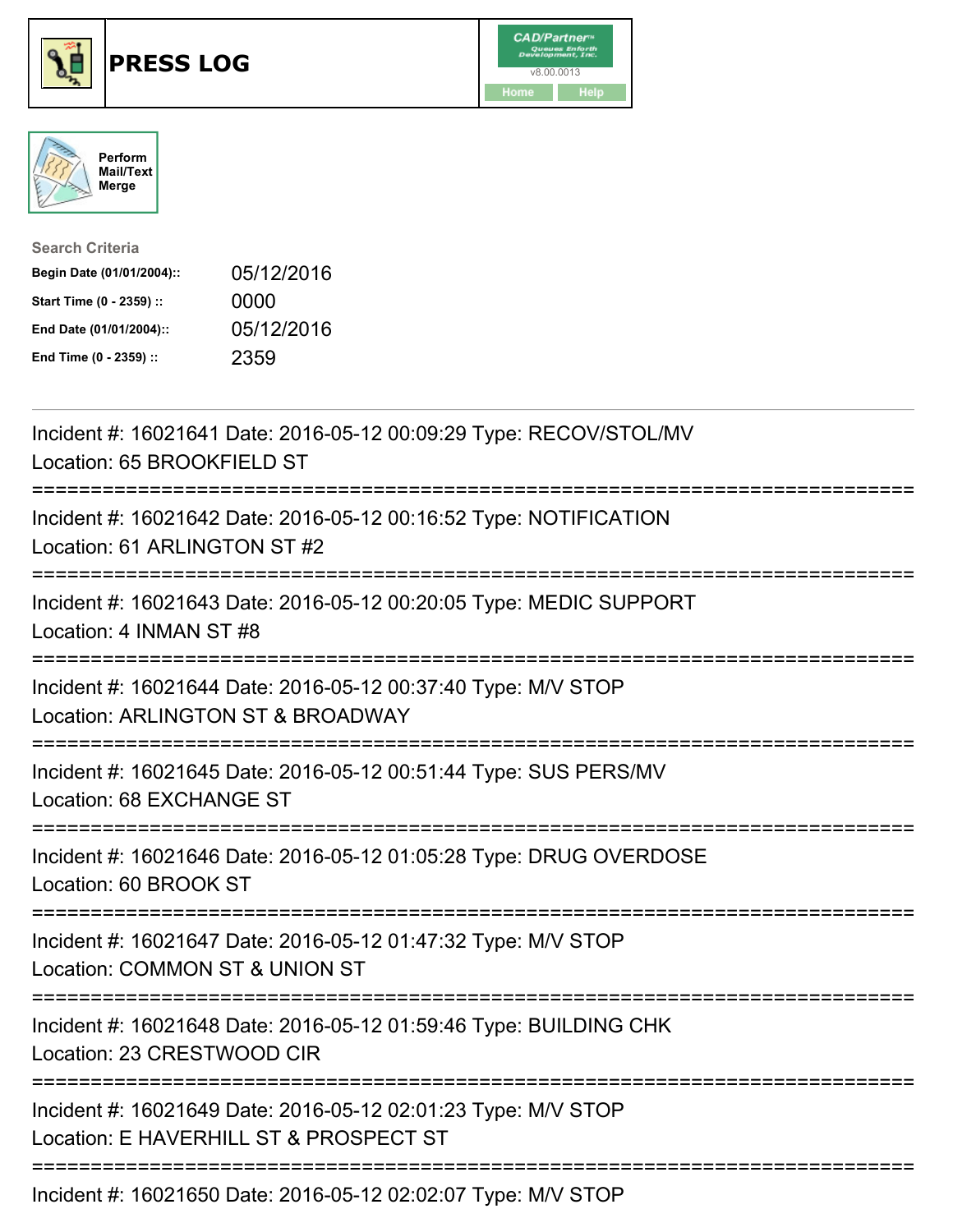Location: ANDOVER ST & S BROADWAY =========================================================================== Incident #: 16021651 Date: 2016-05-12 02:04:28 Type: M/V STOP Location: COMMON ST & LAWRENCE ST =========================================================================== Incident #: 16021652 Date: 2016-05-12 02:09:47 Type: CK WELL BEING Location: DAISY ST =========================================================================== Incident #: 16021653 Date: 2016-05-12 02:12:33 Type: M/V STOP Location: ANDOVER ST & BELKNAP ST =========================================================================== Incident #: 16021654 Date: 2016-05-12 02:44:35 Type: BUILDING CHK Location: PLAZA / 265 MERRIMACK ST =========================================================================== Incident #: 16021655 Date: 2016-05-12 02:50:32 Type: M/V STOP Location: BROADWAY & CROSS ST =========================================================================== Incident #: 16021656 Date: 2016-05-12 03:01:14 Type: BUILDING CHK Location: SABANETA MULTISERVICES / 228 HAMPSHIRE ST =========================================================================== Incident #: 16021657 Date: 2016-05-12 03:02:07 Type: BUILDING CHK Location: WIRELESS CHOICE / 67 JACKSON ST =========================================================================== Incident #: 16021658 Date: 2016-05-12 03:03:34 Type: UNKNOWN PROB Location: 100 CROSS ST FL 3RD FL =========================================================================== Incident #: 16021659 Date: 2016-05-12 03:09:16 Type: BUILDING CHK Location: 700 ESSEX ST =========================================================================== Incident #: 16021660 Date: 2016-05-12 03:11:52 Type: M/V STOP Location: BROADWAY & CROSS ST =========================================================================== Incident #: 16021661 Date: 2016-05-12 03:24:33 Type: BUILDING CHK Location: SEVEN ELEVEN / 370 BROADWAY =========================================================================== Incident #: 16021662 Date: 2016-05-12 03:26:52 Type: BUILDING CHK Location: SAM'S FOOD STORE / 389 BROADWAY =========================================================================== Incident #: 16021663 Date: 2016-05-12 03:27:32 Type: BUILDING CHK Location: AUTO ZONE / 380 BROADWAY =========================================================================== Incident #: 16021664 Date: 2016-05-12 03:28:25 Type: BUILDING CHK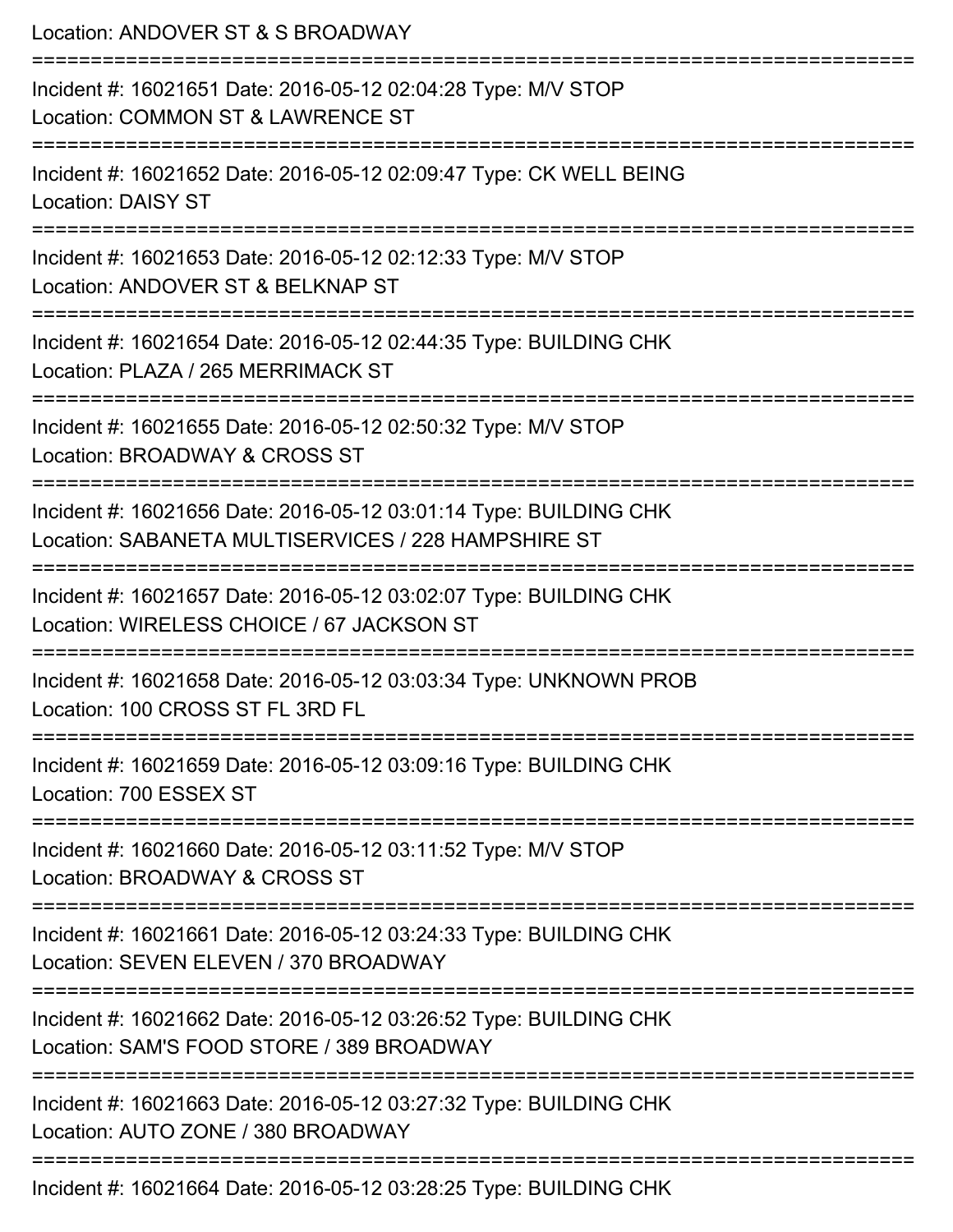| Incident #: 16021665 Date: 2016-05-12 04:05:27 Type: BUILDING CHK<br>Location: INDEPENDANT IMPORTS / 139 JACKSON ST |
|---------------------------------------------------------------------------------------------------------------------|
| Incident #: 16021666 Date: 2016-05-12 04:19:11 Type: BUILDING CHK<br>Location: TOP DONUT / 123 LAWRENCE ST          |
| Incident #: 16021667 Date: 2016-05-12 04:23:28 Type: BUILDING CHK<br>Location: ALEX'S PIZZA / 311 E HAVERHILL ST    |
| Incident #: 16021668 Date: 2016-05-12 04:27:44 Type: BUILDING CHK<br>Location: PRIMO'S LIQUORS / 450 HAVERHILL ST   |
| Incident #: 16021669 Date: 2016-05-12 04:29:36 Type: BUILDING CHK<br>Location: AFFAIRS CATERING / 180 COMMON ST     |
| Incident #: 16021670 Date: 2016-05-12 04:29:42 Type: BUILDING CHK<br>Location: TEDESCHI / 603 ANDOVER ST            |
| Incident #: 16021671 Date: 2016-05-12 04:33:09 Type: M/V STOP<br>Location: ANDOVER ST & TEWKSBURY ST                |
| Incident #: 16021672 Date: 2016-05-12 07:01:08 Type: M/V STOP<br>Location: BROADWAY & HAVERHILL ST                  |
| Incident #: 16021673 Date: 2016-05-12 07:18:16 Type: AUTO ACC/NO PI<br>Location: BROADWAY & ESSEX ST                |
| Incident #: 16021674 Date: 2016-05-12 07:20:44 Type: M/V STOP<br>Location: FARLEY ST & S BROADWAY                   |
| Incident #: 16021675 Date: 2016-05-12 07:22:00 Type: M/V STOP<br>Location: MERRIMACK ST & S BROADWAY                |
| Incident #: 16021676 Date: 2016-05-12 07:33:14 Type: A&B PAST<br>Location: 441 MARKET ST                            |
| Incident #: 16021677 Date: 2016-05-12 07:35:57 Type: AMBULANCE ASSSI<br>Location: 329 HIGH ST                       |
| Incident #: 16021678 Date: 2016-05-12 08:01:09 Type: SUS PERS/MV                                                    |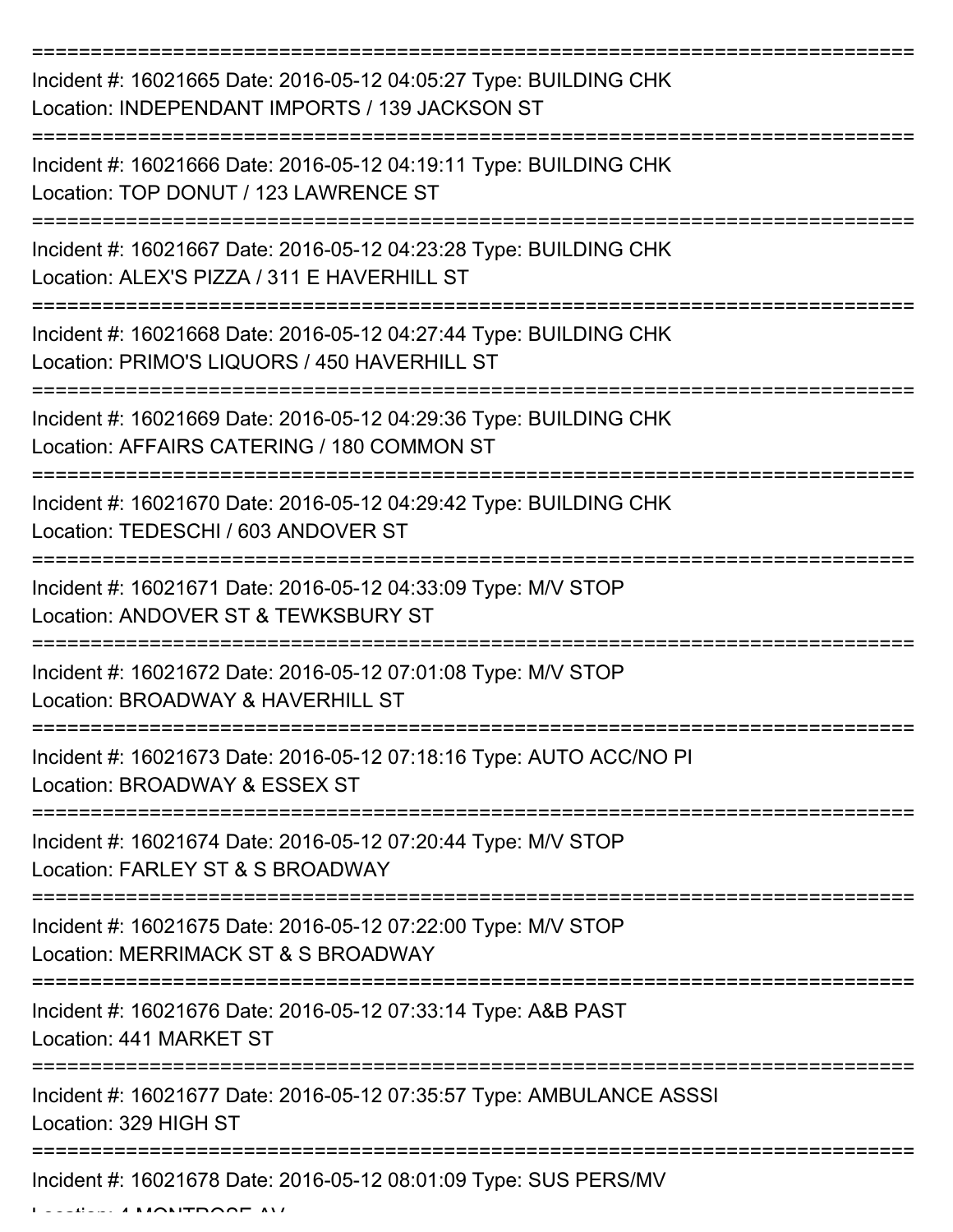| Incident #: 16021679 Date: 2016-05-12 08:06:22 Type: SUS PERS/MV<br>Location: BANK OF AMERICA / 67 WINTHROP AV   |
|------------------------------------------------------------------------------------------------------------------|
| Incident #: 16021680 Date: 2016-05-12 08:19:54 Type: M/V STOP<br>Location: 284 ESSEX ST                          |
| Incident #: 16021681 Date: 2016-05-12 09:03:48 Type: AUTO ACC/UNK PI<br>Location: 206 AMESBURY ST                |
| Incident #: 16021682 Date: 2016-05-12 09:19:06 Type: TOW OF M/V<br>Location: 200 COMMON ST                       |
| Incident #: 16021683 Date: 2016-05-12 09:26:26 Type: MV/BLOCKING<br>Location: 7 HOUGH RD                         |
| Incident #: 16021684 Date: 2016-05-12 09:30:23 Type: SUS PERS/MV<br>Location: MEAT MARKET / LOWELL & BROADWAY    |
| Incident #: 16021685 Date: 2016-05-12 09:33:30 Type: ALARM/BURG<br><b>Location: AMES ST</b>                      |
| Incident #: 16021686 Date: 2016-05-12 09:57:25 Type: SUS PERS/MV<br>Location: MEAT MARKET / null                 |
| Incident #: 16021687 Date: 2016-05-12 09:59:46 Type: A&B PAST<br>Location: LAWRENCE HIGH SCHOOL / 70 N PARISH RD |
| Incident #: 16021688 Date: 2016-05-12 10:02:35 Type: INVEST CONT<br>Location: 68 HAMPSHIRE ST                    |
| Incident #: 16021689 Date: 2016-05-12 10:06:30 Type: NOTIFICATION<br>Location: 111 NEWTON ST                     |
| Incident #: 16021690 Date: 2016-05-12 10:08:49 Type: STOL/MV/PAS<br><b>Location: 3 COMMUNITY AV</b>              |
| Incident #: 16021691 Date: 2016-05-12 10:21:42 Type: SUS PERS/MV<br>Location: CENTRAL BRIDGE / 0 MERRIMACK ST    |
| Incident #: 16021692 Date: 2016-05-12 10:28:40 Type: PARK & WALK                                                 |

Location: BRADFORD ST & BROADWAY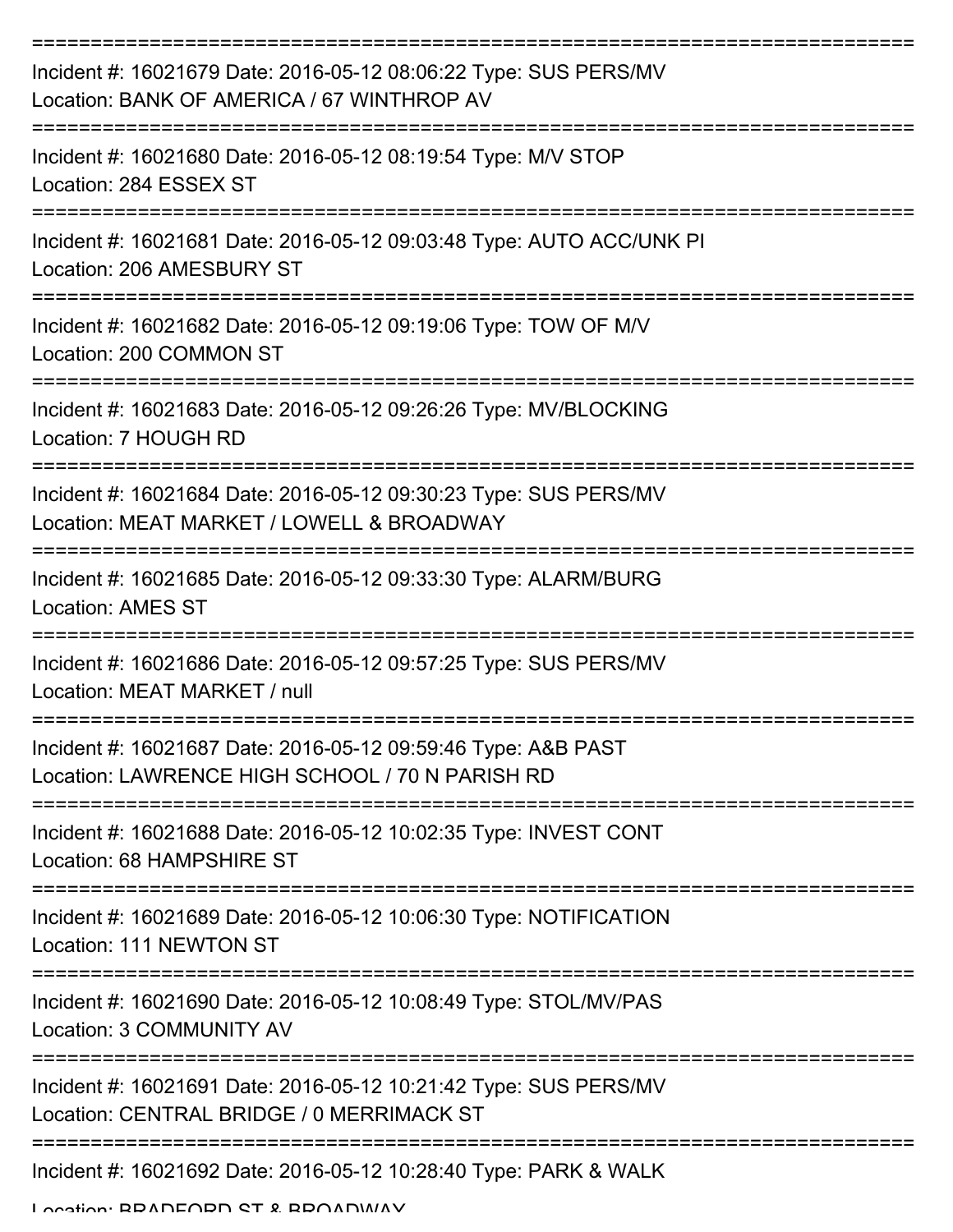| Incident #: 16021693 Date: 2016-05-12 10:29:26 Type: ROBBERY PAST<br><b>Location: INMAN ST</b>                                                           |
|----------------------------------------------------------------------------------------------------------------------------------------------------------|
| Incident #: 16021694 Date: 2016-05-12 10:32:39 Type: M/V STOP<br>Location: ANDOVER ST & WINTHROP AV                                                      |
| Incident #: 16021695 Date: 2016-05-12 10:37:06 Type: NOTIFICATION<br>Location: 123 EVERETT ST                                                            |
| Incident #: 16021696 Date: 2016-05-12 10:38:08 Type: SUICIDE ATTEMPT<br>Location: 84 EASTON ST FL 2                                                      |
| Incident #: 16021698 Date: 2016-05-12 10:42:03 Type: LOST PROPERTY<br>Location: 83 WEST ST #1                                                            |
| Incident #: 16021697 Date: 2016-05-12 10:44:12 Type: MEDIC SUPPORT<br>Location: 70 N PARISH RD                                                           |
| Incident #: 16021699 Date: 2016-05-12 10:51:02 Type: 209A/SERVE<br><b>Location: 18 MARSTON ST</b>                                                        |
| Incident #: 16021700 Date: 2016-05-12 10:57:35 Type: 209A/SERVE<br>Location: 3 WOODLAND ST                                                               |
| Incident #: 16021701 Date: 2016-05-12 11:00:54 Type: HIT & RUN M/V<br>Location: 398 HAVERHILL ST                                                         |
| Incident #: 16021702 Date: 2016-05-12 11:03:38 Type: 209A/SERVE<br>Location: 7 GRACE TER                                                                 |
| =============================<br>Incident #: 16021703 Date: 2016-05-12 11:09:57 Type: 911 HANG UP<br>Location: GREATER LAWRENCE CAC ADMIN / 305 ESSEX ST |
| Incident #: 16021704 Date: 2016-05-12 11:16:22 Type: LOST PROPERTY<br>Location: 115 ANDOVER ST                                                           |
| Incident #: 16021705 Date: 2016-05-12 11:22:25 Type: ANIMAL COMPL<br>Location: 6 FULTON ST                                                               |
| Incident #: 16021706 Date: 2016-05-12 11:32:34 Type: SPECIAL CHECK<br>Location: 70 N PARISH RD                                                           |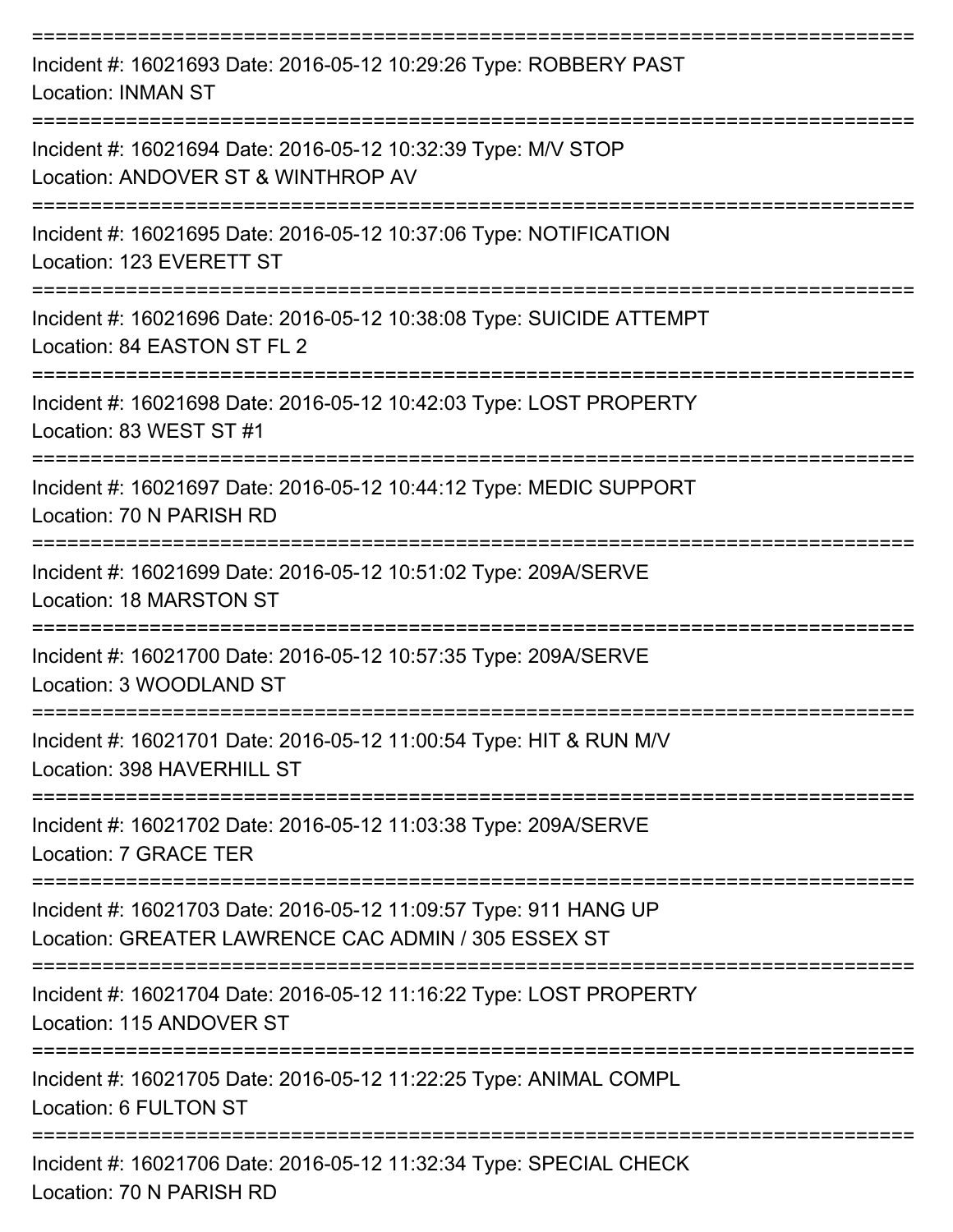Incident #: 16021707 Date: 2016-05-12 11:35:03 Type: INVESTIGATION Location: 90 NESMITH ST #2 =========================================================================== Incident #: 16021708 Date: 2016-05-12 11:36:49 Type: M/V STOP Location: CEDAR ST & HAMPSHIRE ST =========================================================================== Incident #: 16021709 Date: 2016-05-12 11:39:10 Type: PARK & WALK Location: BRADFORD ST & BROADWAY =========================================================================== Incident #: 16021710 Date: 2016-05-12 12:01:21 Type: SUS PERS/MV Location: 94 BRADFORD ST =========================================================================== Incident #: 16021711 Date: 2016-05-12 12:01:33 Type: TENANT PROB Location: 65 BUNKERHILL ST =========================================================================== Incident #: 16021712 Date: 2016-05-12 12:04:22 Type: COURT DOC SERVE Location: 365 HAMPSHIRE ST =========================================================================== Incident #: 16021713 Date: 2016-05-12 12:58:52 Type: GENERAL SERV Location: 75 MANCHESTER ST =========================================================================== Incident #: 16021714 Date: 2016-05-12 13:40:43 Type: AUTO ACC/NO PI Location: COMMON ST & NEWBURY ST =========================================================================== Incident #: 16021715 Date: 2016-05-12 13:41:21 Type: M/V STOP Location: HAVERHILL ST & SHAWMUT ST =========================================================================== Incident #: 16021716 Date: 2016-05-12 13:47:31 Type: SUS PERS/MV Location: 280 MERRIMACK ST =========================================================================== Incident #: 16021717 Date: 2016-05-12 14:03:49 Type: M/V STOP Location: 398 ESSEX ST =========================================================================== Incident #: 16021718 Date: 2016-05-12 14:11:05 Type: HIT & RUN M/V Location: BUNKERHILL ST & PARK ST =========================================================================== Incident #: 16021719 Date: 2016-05-12 14:12:49 Type: CK WELL BEING Location: 9 DORCHESTER ST FL 1 =========================================================================== Incident #: 16021720 Date: 2016-05-12 14:14:45 Type: M/V STOP Location: HAVERHILL ST & WEST ST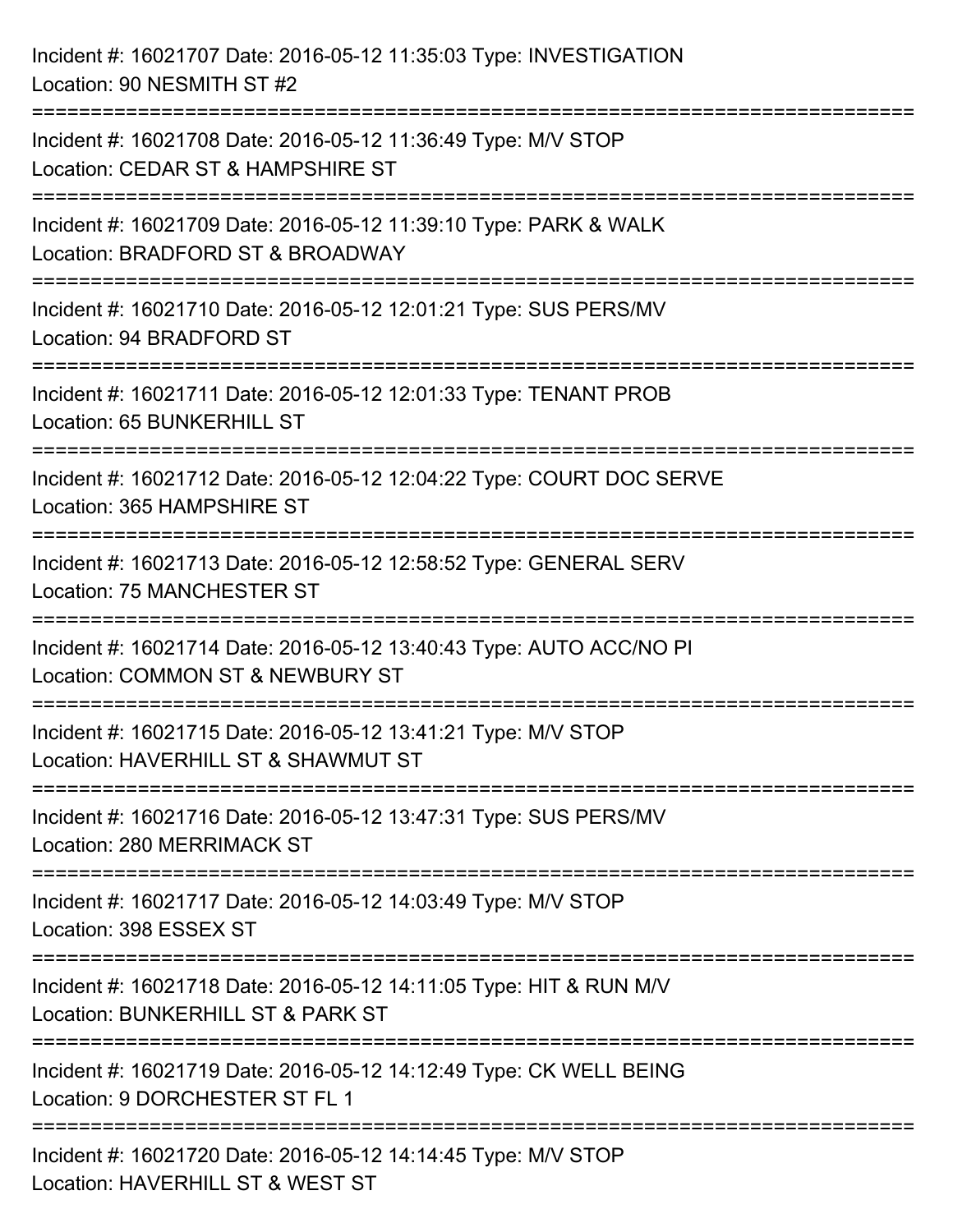Incident #: 16021721 Date: 2016-05-12 14:17:07 Type: SEX OFF. PAST Location: 90 LOWELL ST

Incident #: 16021722 Date: 2016-05-12 14:17:55 Type: AUTO ACC/NO PI Location: COMMONWEALTH MOTORS / 1 COMMONWEALTH DR

===========================================================================

===========================================================================

Incident #: 16021723 Date: 2016-05-12 14:19:27 Type: WIRE DOWN Location: 233 PROSPECT ST

===========================================================================

Incident #: 16021724 Date: 2016-05-12 14:21:12 Type: AUTO ACC/NO PI

Location: COMMONWEALTH DR & MARSTON ST

===========================================================================

Incident #: 16021725 Date: 2016-05-12 14:28:28 Type: CK WELL BEING Location: 2 SUMMIT AV

===========================================================================

Incident #: 16021726 Date: 2016-05-12 14:50:48 Type: M/V STOP Location: 155 HAVERHILL ST

===========================================================================

Incident #: 16021727 Date: 2016-05-12 14:54:52 Type: SUS PERS/MV

Location: 70 N PARISH RD

===========================================================================

Incident #: 16021728 Date: 2016-05-12 14:56:01 Type: CK WELL BEING Location: 350 MERRIMACK ST

===========================================================================

Incident #: 16021729 Date: 2016-05-12 15:00:27 Type: 209A/SERVE

Location: 29 KENT ST

===========================================================================

Incident #: 16021730 Date: 2016-05-12 15:05:49 Type: 209A/SERVE Location: 49A BERKLEY ST

===========================================================================

Incident #: 16021731 Date: 2016-05-12 15:08:01 Type: 209A/SERVE Location: 29 WOODLAND ST

===========================================================================

Incident #: 16021732 Date: 2016-05-12 15:13:18 Type: COURT DOC SERVE Location: 365 HAMPSHIRE ST

===========================================================================

Incident #: 16021733 Date: 2016-05-12 15:19:45 Type: M/V STOP

Location: OSGOOD ST & SALEM ST

===========================================================================

===========================================================================

Incident #: 16021734 Date: 2016-05-12 15:43:25 Type: M/V STOP Location: 2VX457 / 95 MARKET ST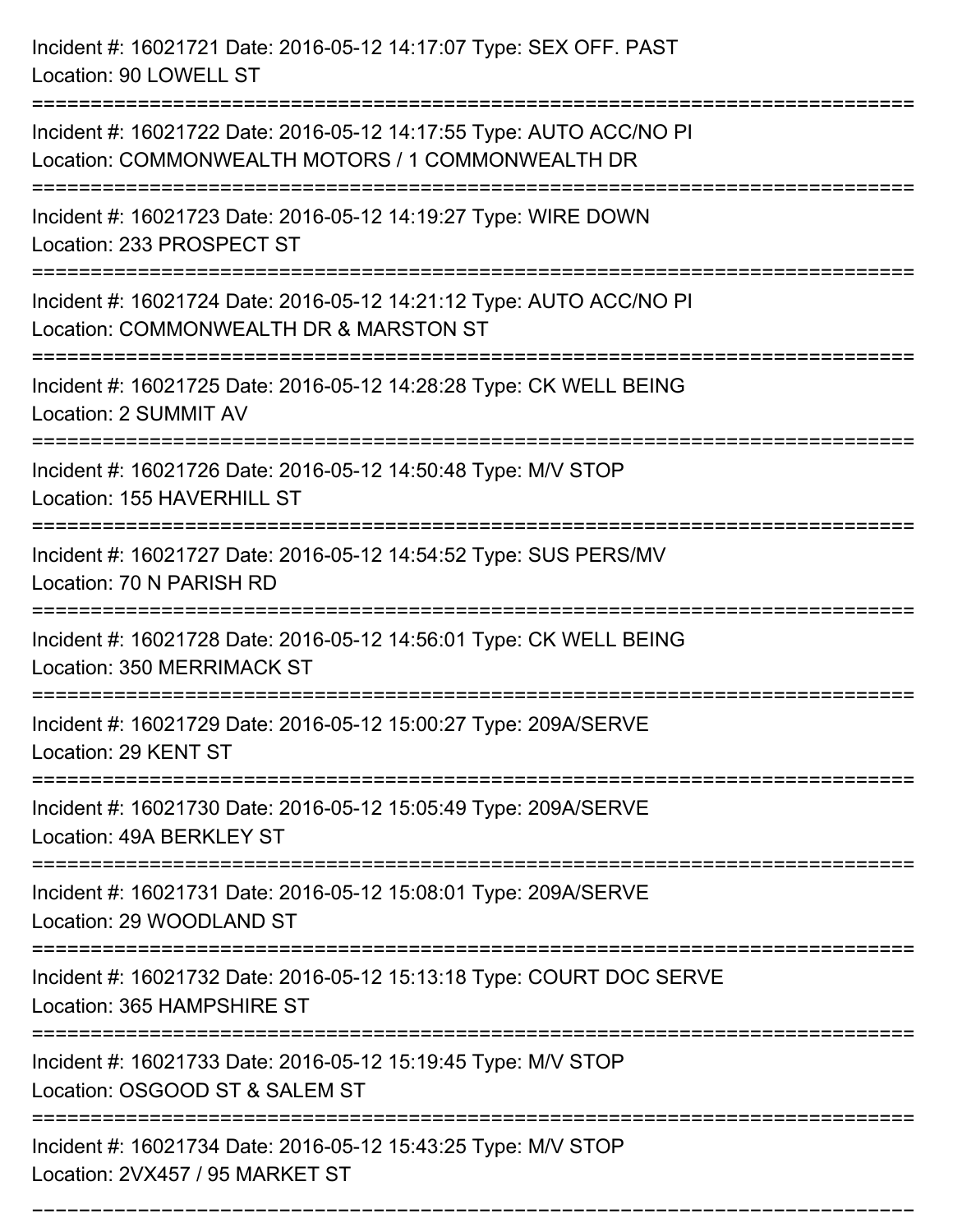| Incident #: 16021735 Date: 2016-05-12 15:52:02 Type: LARCENY/PAST<br>Location: EBLEN STORE / 490 ESSEX ST<br>:================================ |
|------------------------------------------------------------------------------------------------------------------------------------------------|
| Incident #: 16021736 Date: 2016-05-12 15:55:27 Type: 209A/SERVE<br>Location: 96 OSGOOD ST                                                      |
| Incident #: 16021737 Date: 2016-05-12 15:59:32 Type: HIT & RUN M/V<br>Location: 123 BENNINGTON ST<br>============================              |
| Incident #: 16021738 Date: 2016-05-12 16:02:05 Type: AUTO ACC/NO PI<br>Location: DURSO AV & WINTHROP AV                                        |
| Incident #: 16021739 Date: 2016-05-12 16:11:23 Type: AUTO ACC/NO PI<br>Location: 126 BRADFORD ST                                               |
| Incident #: 16021740 Date: 2016-05-12 16:13:38 Type: AUTO ACC/NO PI<br>Location: CITIZENS BANK / 160 WINTHROP AV                               |
| =================================<br>Incident #: 16021741 Date: 2016-05-12 16:14:41 Type: DISTURBANCE<br>Location: 15 UNION ST                 |
| Incident #: 16021742 Date: 2016-05-12 16:16:29 Type: 209A/SERVE<br>Location: 10 MONMOUTH ST                                                    |
| Incident #: 16021743 Date: 2016-05-12 16:24:56 Type: AUTO ACC/NO PI<br>Location: S BROADWAY & SHATTUCK ST                                      |
| Incident #: 16021744 Date: 2016-05-12 16:26:06 Type: 209A/SERVE<br>Location: 96 OSGOOD ST                                                      |
| Incident #: 16021745 Date: 2016-05-12 16:27:09 Type: 209A/SERVE<br>Location: 10 MONMOUTH ST                                                    |
| Incident #: 16021746 Date: 2016-05-12 16:31:18 Type: ASSIST FIRE<br>Location: 23 BERKELEY ST                                                   |
| Incident #: 16021747 Date: 2016-05-12 16:36:00 Type: M/V STOP<br>Location: 225VA1 / 50 BROADWAY                                                |
| Incident #: 16021748 Date: 2016-05-12 16:42:22 Type: AUTO ACC/NO PI<br>Location: ARLINGTON ST & BROADWAY                                       |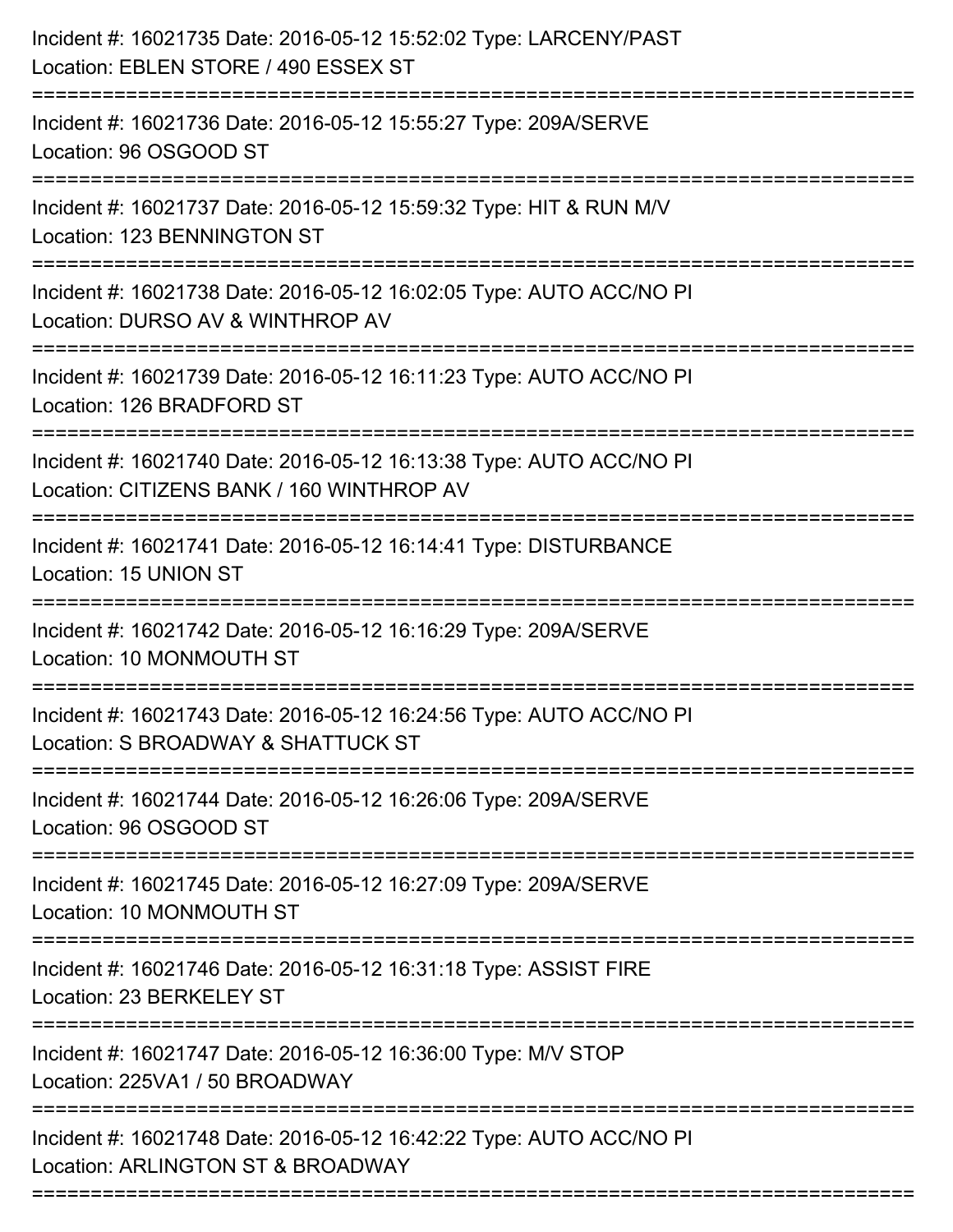Location: 52 IRENE ST

| Incident #: 16021750 Date: 2016-05-12 17:05:09 Type: NOISE ORD<br>Location: HAFFNER'S GAS STATION / 69 PARKER ST               |
|--------------------------------------------------------------------------------------------------------------------------------|
| Incident #: 16021751 Date: 2016-05-12 17:07:05 Type: DISORDERLY<br>Location: EL POLLO TIPICO / 190 LAWRENCE ST                 |
| Incident #: 16021752 Date: 2016-05-12 17:13:20 Type: MISSING PERS<br>Location: 115 MELVIN ST                                   |
| Incident #: 16021753 Date: 2016-05-12 17:27:24 Type: DISORDERLY<br>Location: BROOKFIELD ST & LENOX ST                          |
| Incident #: 16021754 Date: 2016-05-12 17:30:37 Type: AUTO ACC/PI<br>Location: DARTMOUTH ST & HAVERHILL ST                      |
| Incident #: 16021755 Date: 2016-05-12 17:54:00 Type: ALARM/BURG<br>Location: GOOD SHEPARDS CENTER / 412 HAMPSHIRE ST           |
| Incident #: 16021756 Date: 2016-05-12 17:58:41 Type: AUTO ACC/NO PI<br>Location: FOREST ST & HAVERHILL ST                      |
| Incident #: 16021757 Date: 2016-05-12 18:03:33 Type: DISORDERLY<br>Location: THE BUCKLEY BUS STATION / AMESBURY ST & COMMON ST |
| Incident #: 16021758 Date: 2016-05-12 18:11:10 Type: TENANT PROB<br>Location: 148 WILLOW ST                                    |
| Incident #: 16021759 Date: 2016-05-12 18:14:59 Type: MEDIC SUPPORT<br>Location: 685 ESSEX ST #2-13                             |
| Incident #: 16021760 Date: 2016-05-12 18:25:29 Type: MAL DAMAGE<br>Location: 109 GARDEN ST #1R                                 |
| Incident #: 16021761 Date: 2016-05-12 18:25:29 Type: A&B PAST<br>Location: TACO GUAPO / 205 BROADWAY                           |
| Incident #: 16021762 Date: 2016-05-12 18:30:51 Type: M/V STOP<br>Location: BROADWAY & GREEN ST                                 |
|                                                                                                                                |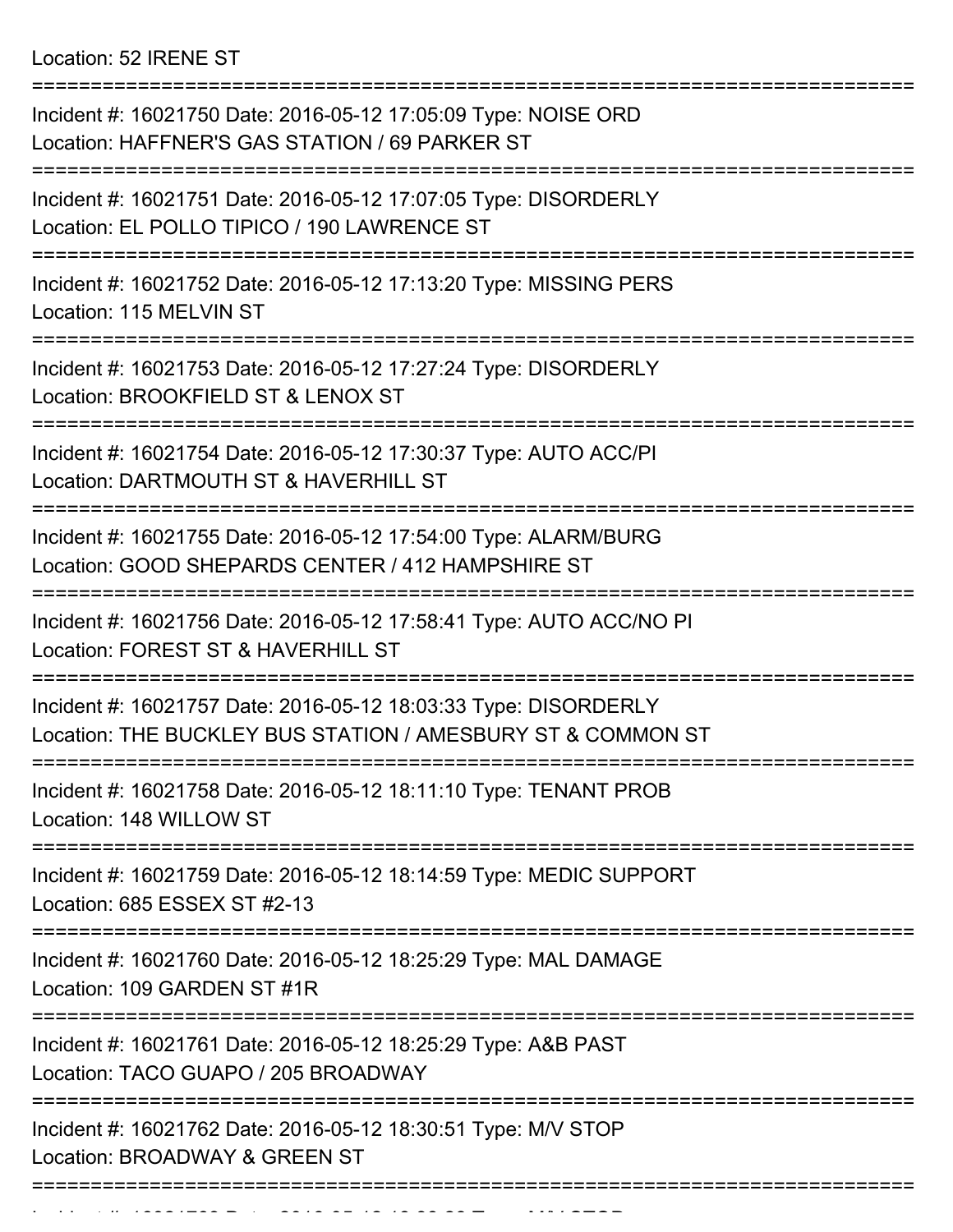Location: CANAL ST & UNION ST

| Incident #: 16021764 Date: 2016-05-12 18:51:36 Type: ALARM/BURG<br>Location: DREAM LOOK / 250 CANAL ST FL 2 |
|-------------------------------------------------------------------------------------------------------------|
| Incident #: 16021765 Date: 2016-05-12 18:56:08 Type: AUTO ACC/NO PI<br>Location: 46 PERRY AV                |
| Incident #: 16021766 Date: 2016-05-12 18:57:35 Type: NOISE ORD<br>Location: HAFFNERS CAR WASH / PARKER ST   |
| Incident #: 16021767 Date: 2016-05-12 18:59:50 Type: M/V STOP<br>Location: ERVING AV & LAWRENCE ST          |
| Incident #: 16021768 Date: 2016-05-12 19:01:04 Type: MEDIC SUPPORT<br>Location: 147 FERRY ST #1 FL 1        |
| Incident #: 16021769 Date: 2016-05-12 19:03:28 Type: DISTURBANCE<br><b>Location: INMAN ST</b>               |
| Incident #: 16021771 Date: 2016-05-12 19:08:11 Type: SUS PERS/MV<br>Location: 198 UNION ST                  |
| Incident #: 16021770 Date: 2016-05-12 19:08:14 Type: M/V STOP<br>Location: ELM ST & JACKSON ST              |
| Incident #: 16021772 Date: 2016-05-12 19:15:23 Type: ALARMS<br>Location: 17 WINTHROP AV                     |
| Incident #: 16021773 Date: 2016-05-12 19:18:29 Type: M/V STOP<br>Location: 205 BROADWAY                     |
| Incident #: 16021774 Date: 2016-05-12 19:21:53 Type: DRUG VIO<br>Location: 16 BEACON ST                     |
| Incident #: 16021775 Date: 2016-05-12 19:36:15 Type: MAL DAMG PROG<br>Location: 143 UNION ST                |
| Incident #: 16021776 Date: 2016-05-12 19:41:47 Type: SUS PERS/MV<br>Location: WINSLOW PL                    |
|                                                                                                             |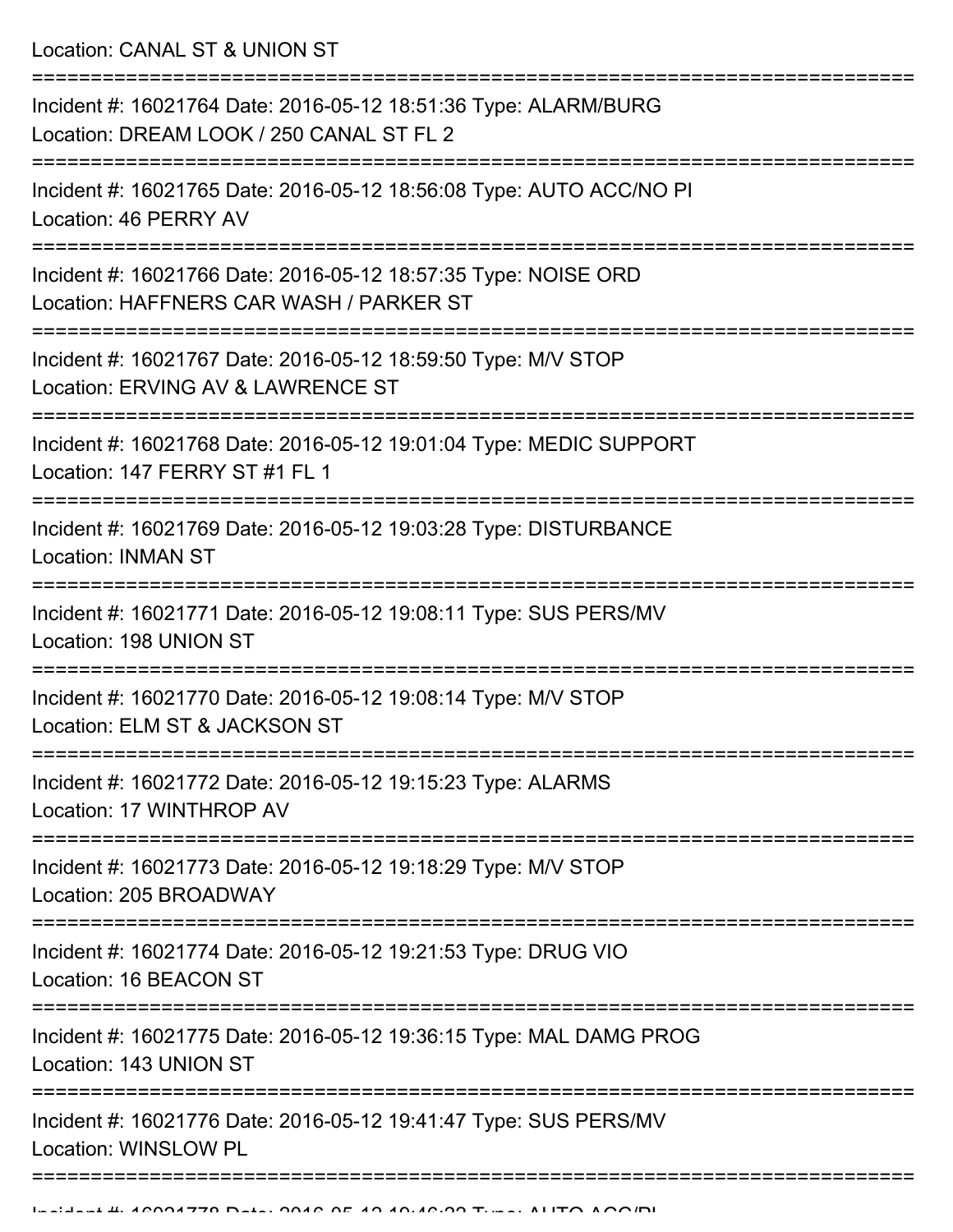| Location: MANCHESTER ST & WEST ST                                                                                      |
|------------------------------------------------------------------------------------------------------------------------|
| Incident #: 16021777 Date: 2016-05-12 19:46:56 Type: SUS PERS/MV<br>Location: 4 DURHAM ST                              |
| Incident #: 16021779 Date: 2016-05-12 19:59:02 Type: M/V STOP<br>Location: BROADWAY & HAVERHILL ST                     |
| Incident #: 16021780 Date: 2016-05-12 20:00:45 Type: NOISE ORD<br>Location: 37 CORNISH ST                              |
| Incident #: 16021781 Date: 2016-05-12 20:19:59 Type: DISTURBANCE<br>Location: CONGRESS ST & NELSON ST                  |
| Incident #: 16021782 Date: 2016-05-12 20:21:30 Type: SUS PERS/MV<br>Location: BROADWAY & PARK ST                       |
| Incident #: 16021783 Date: 2016-05-12 20:23:56 Type: NOISE ORD<br>Location: 442 LOWELL ST                              |
| Incident #: 16021784 Date: 2016-05-12 20:38:23 Type: DRUG OVERDOSE<br>Location: 6 COLONIAL DR                          |
| Incident #: 16021785 Date: 2016-05-12 20:53:59 Type: LARCENY/PROG<br>Location: FITZ ST & LAWRENCE ST                   |
| Incident #: 16021786 Date: 2016-05-12 20:58:28 Type: B&E/MV/PAST<br><b>Location: JACKSON ST</b>                        |
| Incident #: 16021787 Date: 2016-05-12 21:01:11 Type: LARCENY/PAST<br>Location: COADY'S TOWING SERVICE / 139 MARSTON ST |
| Incident #: 16021788 Date: 2016-05-12 21:14:56 Type: M/V STOP<br>Location: HAVERHILL ST & HILLSIDE AV                  |
| Incident #: 16021789 Date: 2016-05-12 21:16:07 Type: M/V STOP<br><b>Location: PARKER ST</b>                            |
| Incident #: 16021790 Date: 2016-05-12 21:22:27 Type: AUTO ACC/PI<br>Location: JOSEPHINE AV & WILLIAM ST                |
| Incident #: 16021791 Date: 2016-05-12 21:34:04 Type: M/V STOP                                                          |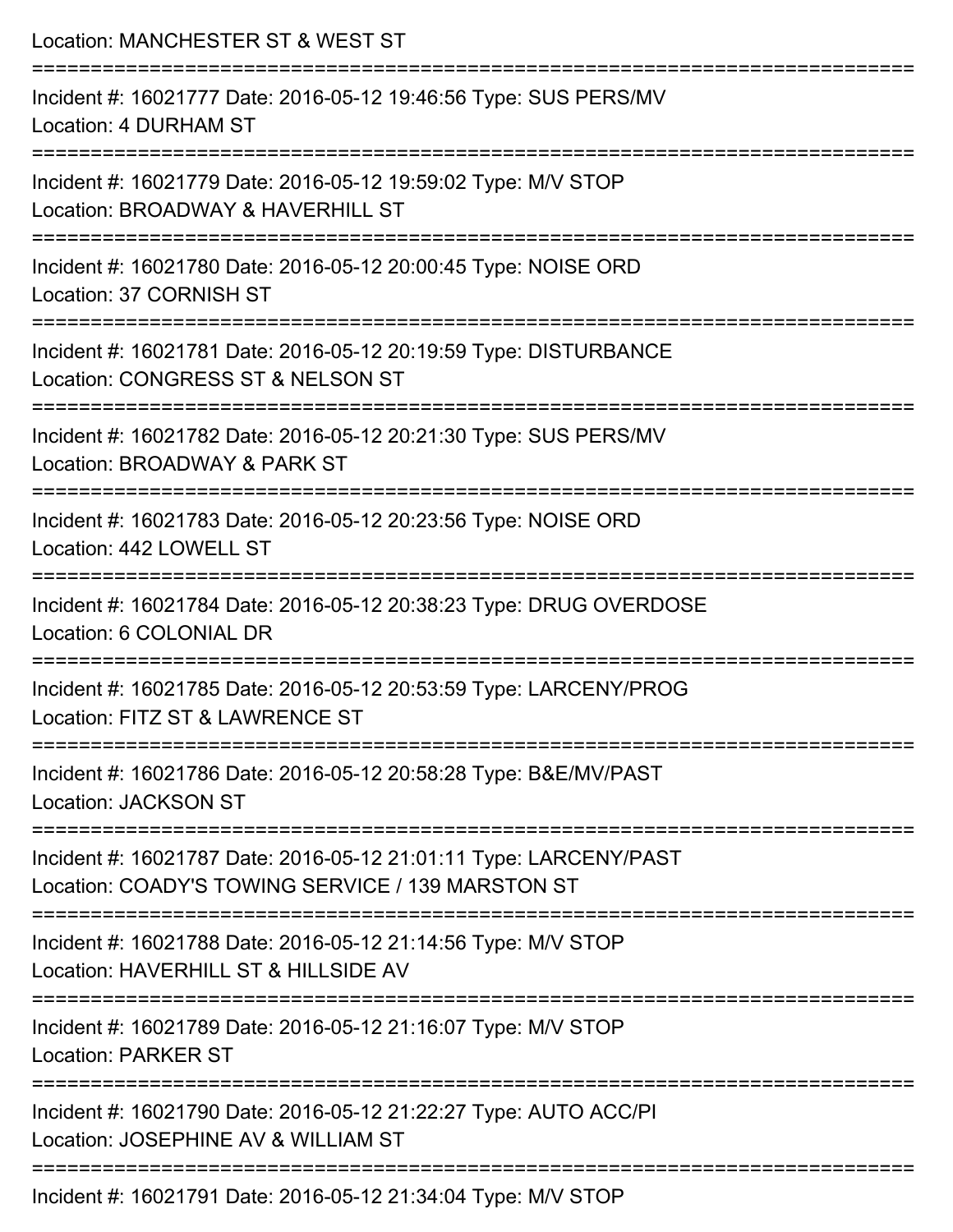| Incident #: 16021792 Date: 2016-05-12 21:34:53 Type: MISSING PERS<br>Location: 85 WARREN ST                                  |
|------------------------------------------------------------------------------------------------------------------------------|
| Incident #: 16021794 Date: 2016-05-12 21:39:31 Type: DISTURBANCE<br><b>Location: INMAN ST</b>                                |
| Incident #: 16021793 Date: 2016-05-12 21:39:43 Type: AUTO ACC/PED<br>Location: 258 E HAVERHILL ST<br>---------               |
| Incident #: 16021795 Date: 2016-05-12 21:48:01 Type: M/V STOP<br><b>Location: RESERVOIR TER</b>                              |
| =================<br>Incident #: 16021796 Date: 2016-05-12 21:49:59 Type: ROBBERY PAST<br>Location: 112 MARSTON ST #305 FL 3 |
| Incident #: 16021797 Date: 2016-05-12 21:54:14 Type: M/V STOP<br>Location: LENOX ST & S BROADWAY                             |
| Incident #: 16021798 Date: 2016-05-12 22:08:14 Type: NOISE ORD<br>Location: 10 DEBBIE LN                                     |
| Incident #: 16021799 Date: 2016-05-12 22:11:02 Type: MEDIC SUPPORT<br>Location: 133 ESSEX ST FL 2                            |
| Incident #: 16021800 Date: 2016-05-12 22:15:24 Type: ALARM/BURG<br>Location: SPECTRUM HEALTH / 487 ESSEX ST                  |
| Incident #: 16021801 Date: 2016-05-12 22:22:05 Type: DOMESTIC/PROG<br>Location: W DALTON ST                                  |
| Incident #: 16021802 Date: 2016-05-12 22:31:05 Type: MISSING PERS<br>Location: 187 UNION ST                                  |
| Incident #: 16021803 Date: 2016-05-12 22:36:11 Type: SHOPLIFTING<br>Location: TONY'S CONVENIENCE STORE / 191 PARKER ST       |
| Incident #: 16021804 Date: 2016-05-12 22:47:10 Type: SHOTS FIRED<br>Location: 10 GRAFTON ST                                  |
| Incident #: 16021805 Date: 2016-05-12 22:58:01 Type: MEDIC SUPPORT                                                           |